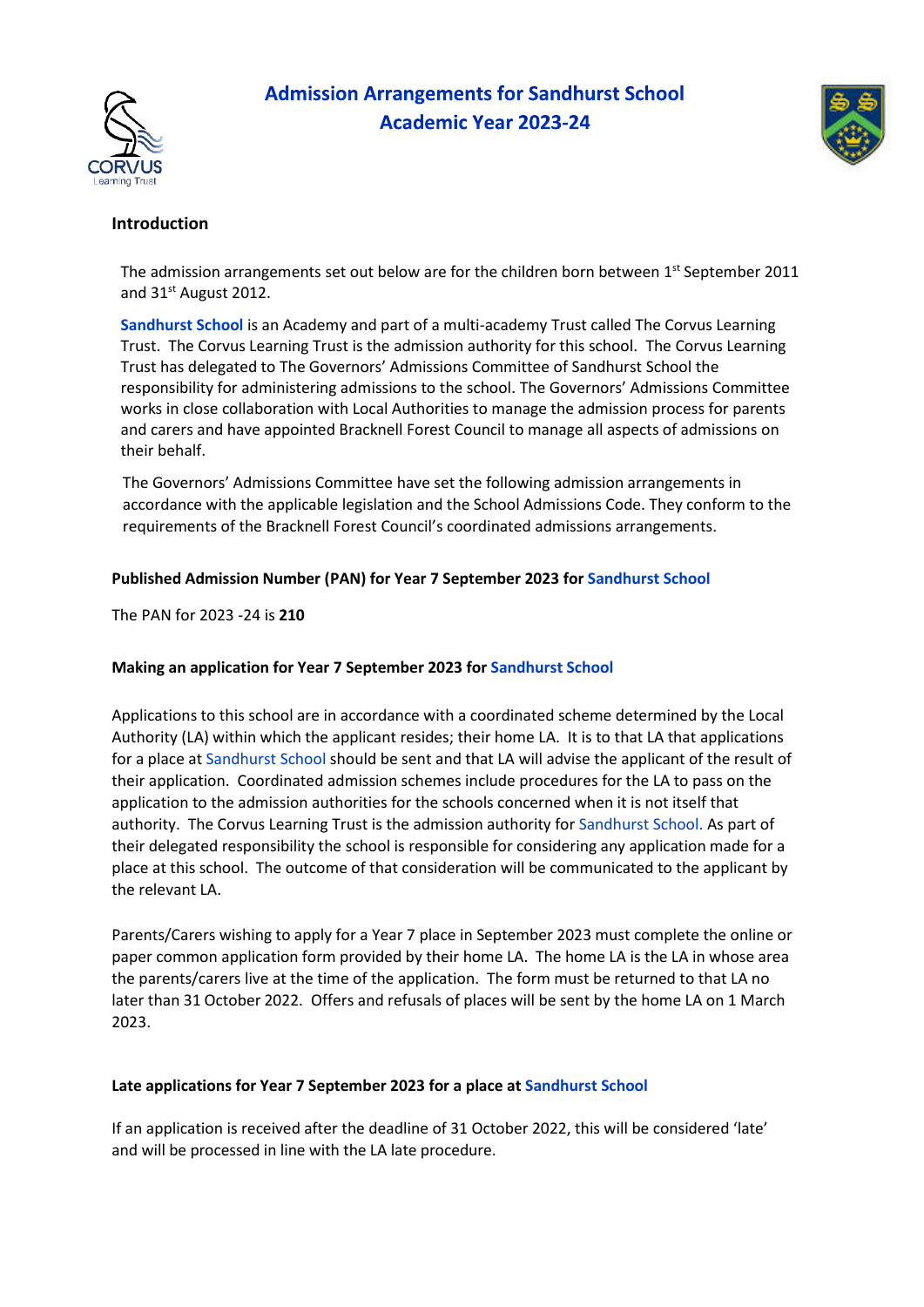#### **The Criteria for a place at Sandhurst School**

The admission authority is required by law to admit all pupils with an Educational Health and Care Plan, which names Sandhurst School in the Plan.

The admission authority will then admit all applicants if it is possible to do so without exceeding the admission number determined for the year and in accordance to the following criteria:

- (A) Looked After Children<sup>1</sup> and all previously looked after children. Previously looked after children are children who were looked after, but ceased to be so because they were adopted<sup>2</sup> (or became subject to a child arrangements order<sup>3</sup> or special guardianship order<sup>4</sup>) immediately following having been looked after. This also includes children who appear to have been in state care outside of England and ceased to be in state care as a result of being adopted<sup>5</sup>
- (B) Children who have either medical or social grounds for admission to Sandhurst School. This evidence must set out the particular reason why the school is the only suitable school and the difficulties caused if the child had to attend another school. The decision in these matters is final. An additional form will need to be completed.
- (C) Children of staff at the school. Where a member of staff has been employed at the school for two or more years at the time at which the application for admission to the school is made and/or the member of staff is recruited to fill a vacant post for which there is demonstrable skill shortage. The skills shortage area will be determined by The Governor's Admissions Committee.
- (D) Children who live in the **designated area** of the school and who have a **sibling** who will still be attending the school at the time of the child's admission.
- (E) Children who live in the **designated area** of the school.
- (F) Children who do not live in the designated area of the school but who have a **sibling** at the school, and who will still be attending school at the time of the child's admission.
- (G) All other children.

Children must be living in the designated area at the closing date of 31 October 2022 to be considered under this criterion.

## **Sibling does not include those in the 6th form of the school.**

<sup>2</sup> This includes children who were adopted under the Adoption Act 1976 (see section 12 adoption orders) and children who were adopted under the Adoption and Children's Act 2002 (see section 46 adoption orders).

<sup>&</sup>lt;sup>1</sup> A 'looked after child' is a child who is (a) in the care of a local authority in England, or (b) being provided with accommodation by a local authority in England in the exercise of their social services functions (see the definition in Section 22(1) of the Children Act 1989) at the time of making an application to a school.

<sup>3</sup> Child arrangements orders are defined in s.8 of the Children Act 1989, as amended by s.12 of the Children and Families Act 2014. Child arrangements orders replace residence orders and any residence order in force prior to 22 April 2014 is deemed to be a child arrangements order.

<sup>&</sup>lt;sup>4</sup> See Section 14A of the Children Act 1989 which defines a 'special guardianship order' as an order appointing one or more individuals to be a child's special guardian (or special guardians).

<sup>5</sup> A child is regarded as having been in state care outside of England if they were in the care of or were accommodated by a public authority, a religious organisation, or any other provider of care whose sole or main purpose is to benefit society.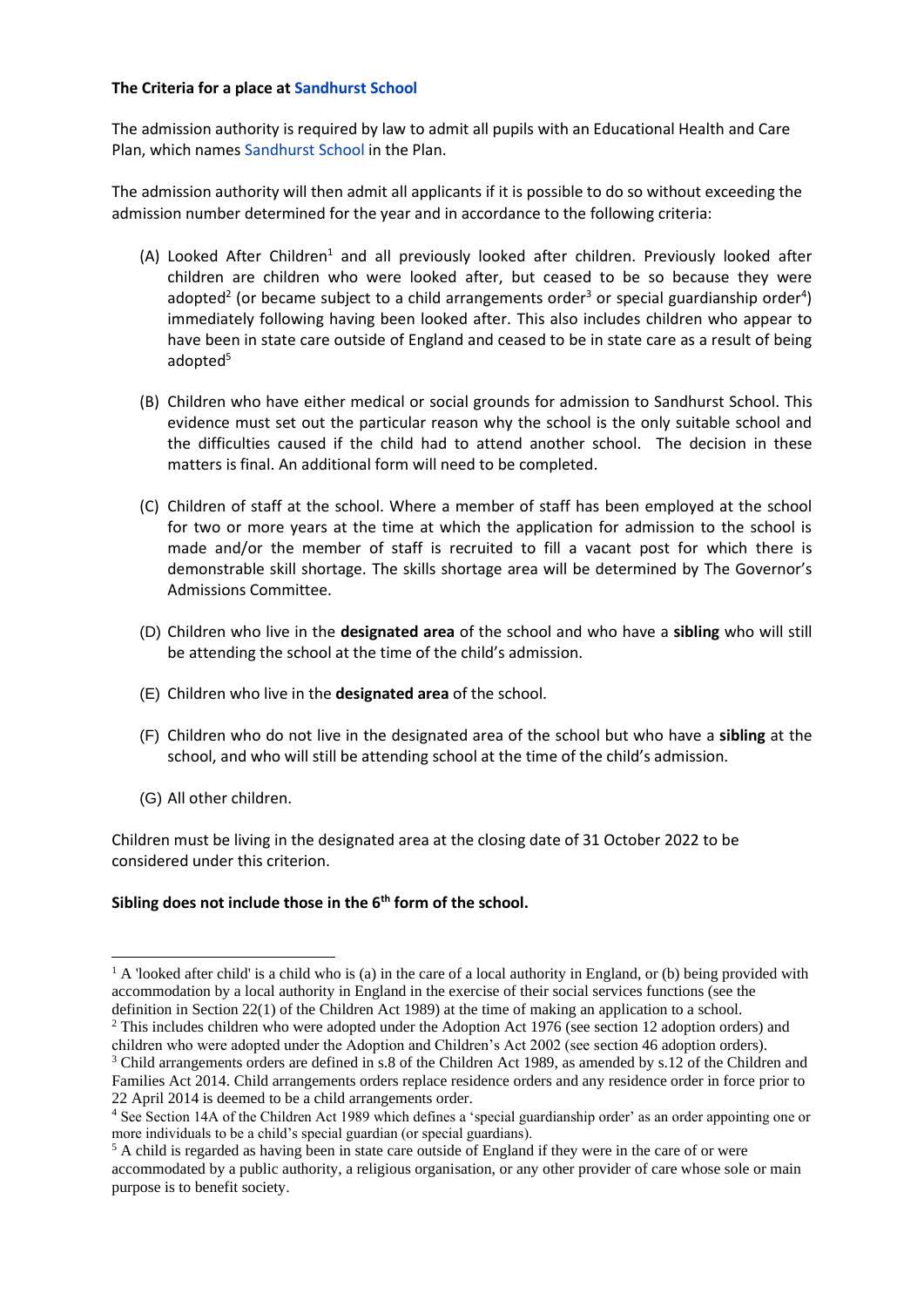## **Tie Break**

If there are still insufficient places, and no distinction can be made between the applicants within each of the criterion or if they do not fulfil any of the above criteria, applications will be ranked on the *radial distance* (straight line distance on a map) between the home and the school. Those living nearer to the school will be placed higher than those living further away. Radial distance will be based on the co-ordinates for the property and the school as defined in the Local Land and Property Gazetteer and based on the Ordnance Survey's national system.

For new build properties these co-ordinates may not yet be finalised by the Local Land and Property Gazetteer and therefore the co-ordinates available as of the closing date for applications will be used.

Distances are measured using direct distance calculations within a computer system. The measurement of each distance has been calculated using Pythagoras' Theorem.

In the unlikely event that two or more children live at the same distance or additional distance (measured as stated above) from school (including, for example, flats within the same building), and there are fewer places available, random allocation will be used to decide which child will be allocated the remaining place(s). This will be in the form of drawing of lots, which will be supervised by someone independent of the school.

## **Notes on criteria**

• **Looked After Child or Previously Looked After Child**

If a parent or LA (where relevant) wishes to apply under this criterion it is their responsibility to ensure that all relevant paper work is submitted with the application, for example of a copy of the relevant order issued by the family court. Should a parent not submit any relevant documentation with their application it will be assumed that the parent does not wish these circumstances to be taken into account.

## • **Social and Medical Grounds**

If a child has a social and medical need that would cause significant physical and/or mental hardship, an applicant can indicate that they wish their application to be considered under social and medical grounds.

It is the applicant's responsibility to obtain an Sandhurst School Supplementary Social and Medical Information Form which must be completed and returned to the School Admissions Team along with supporting written evidence from a professional by the given closing date. The supporting evidence for social and medical grounds should be from the relevant registered professional(s) involved with the child. Examples include registered health professionals, such as Consultant, GP, Psychologist or Psychiatrist. All evidence must be on letter headed paper and reflect the child's current situation.

This evidence must prove why **Sandhurst School** is the **only** suitable school and why the child cannot attend another school. This evidence must be specific to the school.

It is the applicant's responsibility to provide all evidence in support of their request and it is not possible for it to be considered under this criterion if no evidence is supplied.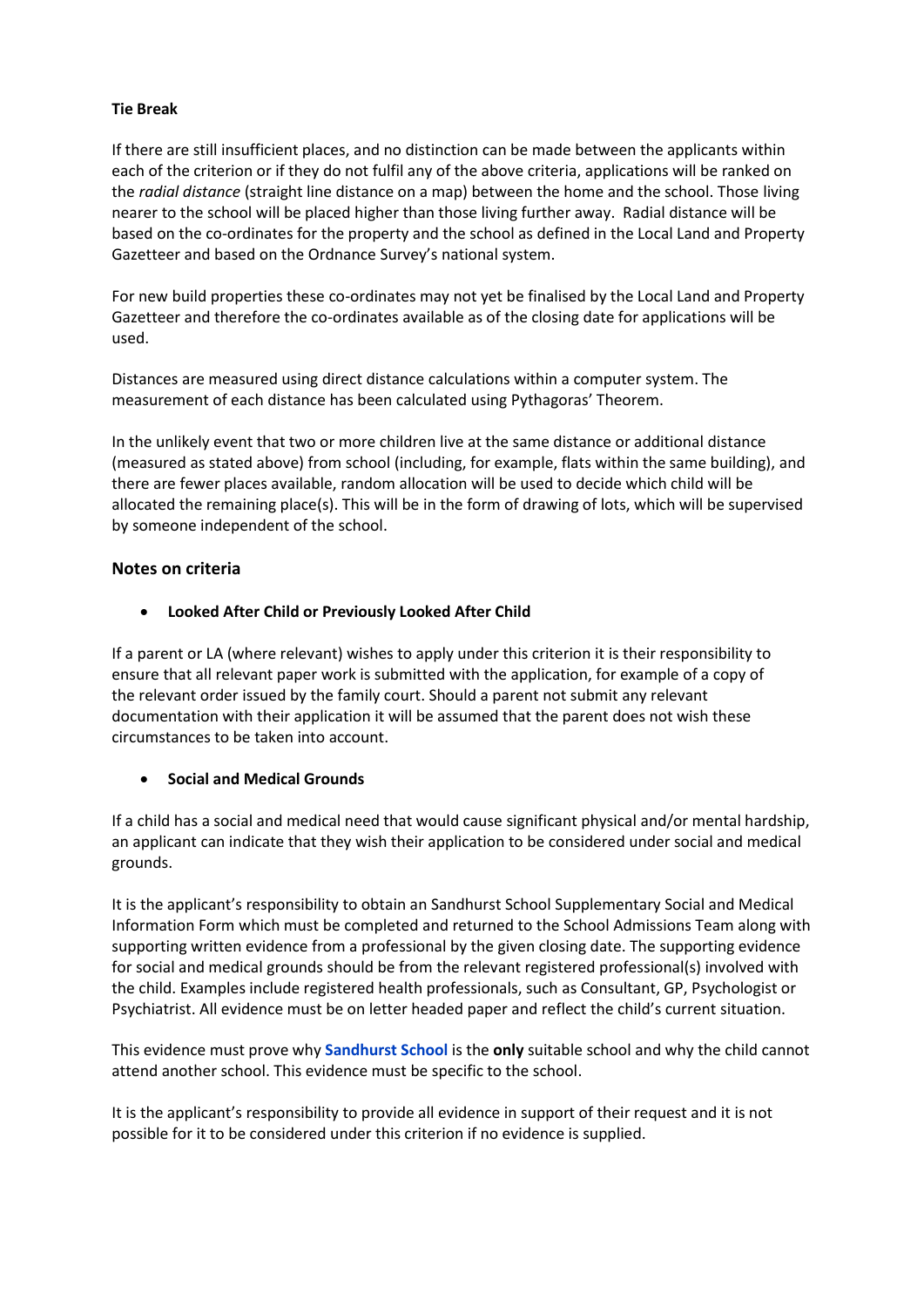**Sandhurst School** has the resources to work with special educational needs and common childhood complaints such as asthma.

Requests will be considered in accordance with the Equalities Act 2010.

• **Staff**

Any application submitted under this criterion will be confirmed by the school to determine if the application meets the set criterion. The skills shortage area will be determined by The Governor's Admissions Committee.

## **Accepting or declining the offer of a place at Sandhurst School**

Offers will be sent to parents/carers by the home LA and are required to accept or decline the allocated place in accordance with their home local authority procedure which will be outlined in the offer letter.

## **Appeals for a place(s) at Sandhurst School**

All applicants refused a place have a right of appeal to an independent appeal panel constituted and operated in accordance with the School Admission Appeals Code.

Appellants should contact customer.services@bracknell-forest.gov.uk for information on how to appeal. Information on the timetable for the appeals process is on the school's website.

## **Waiting list for a place(s) at Sandhurst School**

Bracknell Forest Council on behalf of The Governors' Admissions Committee will maintain a waiting list for unsuccessful applicants. Pupils on the list will be placed in order according to the criteria used in considering the original applications. Places, if they become available, will be offered to pupils from this list in strict order. Parents/Carers who are unsuccessful will have their child's name placed on the waiting list for their year and will be advised, on request, where the pupil stands in the list. It should be remembered that a pupil's position on the list may rise and fall as others are added or removed from the list. Parents/Carers are requested to notify Bracknell Forest School Admissions Team if at any time they no longer wish their pupil to be considered for a place at the school.

#### **Admission of children outside their normal age group for Sandhurst School**

Children are normally allocated to their chronological year group. Requests from parents for school places outside a normal age group will be considered carefully whether for gifted and talented pupils or for those who have experienced problems, e.g. having missed education due to ill health, etc.

Parents must submit their request alongside their application and include all supporting documentation. Each case will be considered on its own merits and circumstances and in the pupil's best interest.

#### **Definitions**

• **Sibling**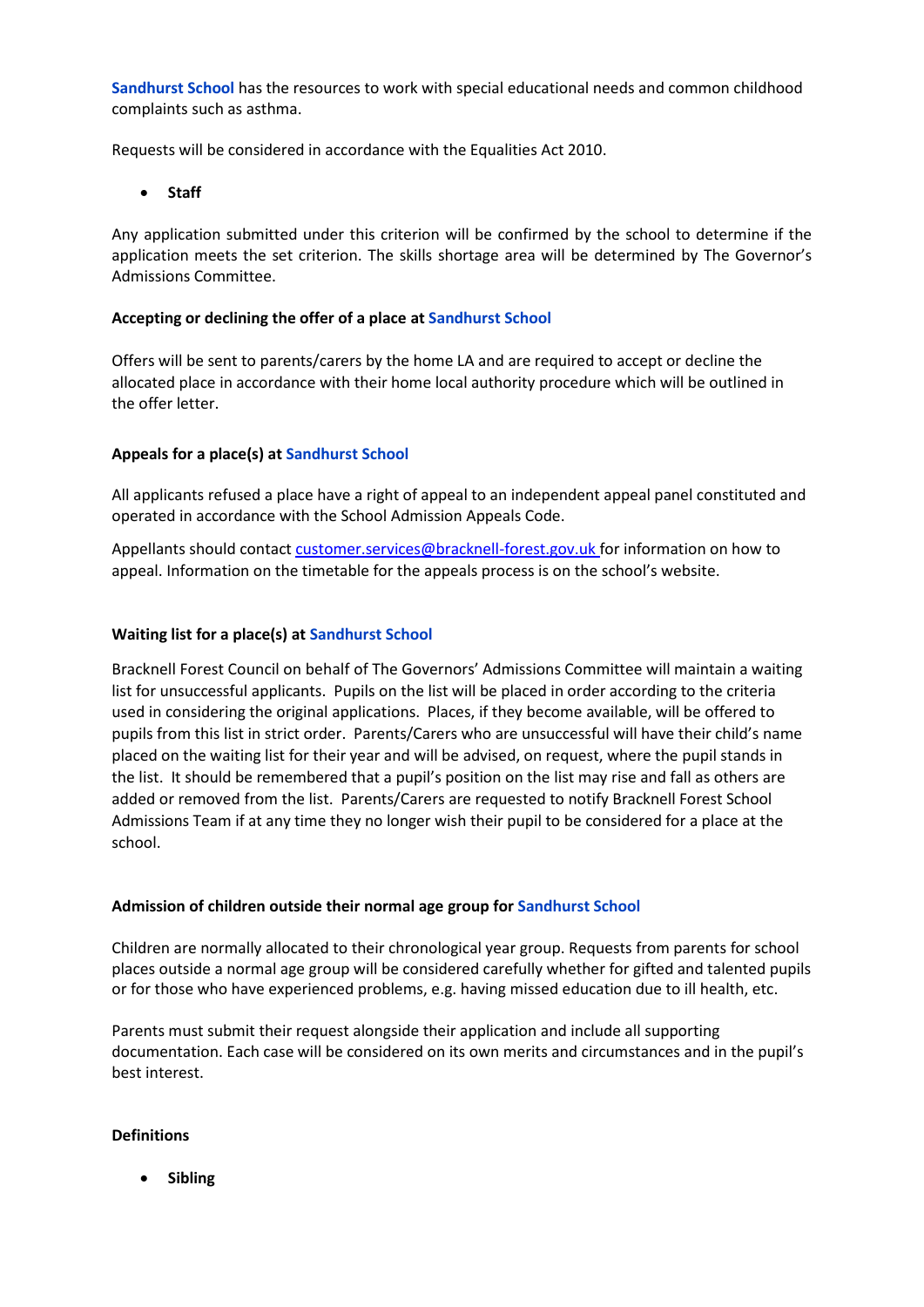A sibling refers to a brother or sister, half brother or sister, adopted brother or sister, step brother or sister, or the child of the parent/carer's partner where the child for whom the school place is sought is living in the same family unit at the same address as that sibling. Sibling relates to children attending Year 7-11 at the time of admission and does not include those attending the sixth form.

## • **Home address**

The address where the child lives at the closing date of 31 October 2022 will be used to process the application. It is for the applicant to satisfy the local authority that they live at the address that they state.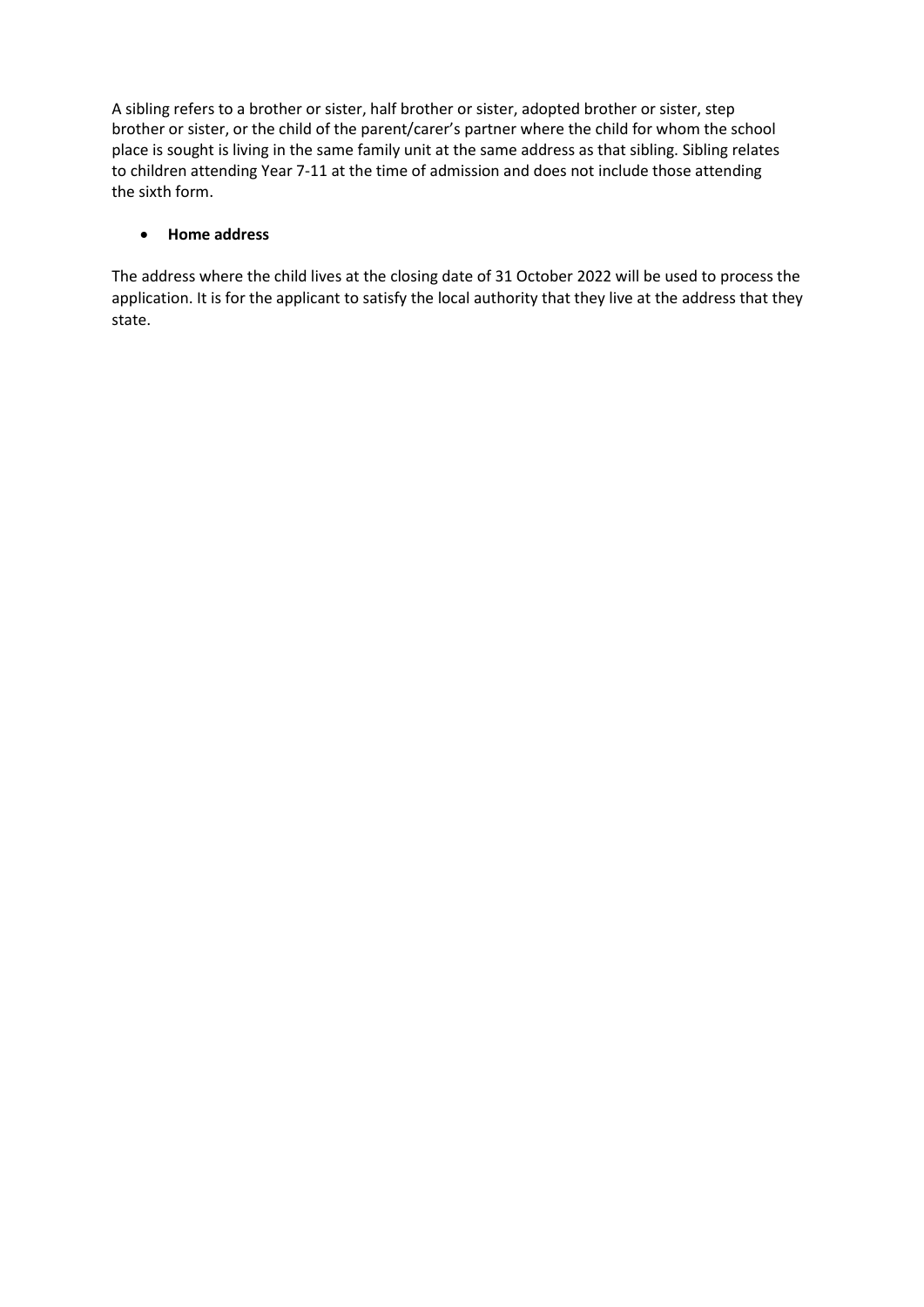## **In-year Admissions applications for a place(s) at Sandhurst School**

All applications for admission to the school outside the normal admissions round, other than applications for the Sixth Form, will be treated as in‐year applications and are processed by the School Admissions Team at Bracknell Council on behalf of The Corvus Learning Trust as the admissions authority for Sandhurst School.

Pupils admitted under the agreed Bracknell Forest Fair Access Protocol may take priority over children on the Waiting List.

Parents/Carers wishing to apply for a place at this school can apply online via the Bracknell Forest Council's website or obtain an in-year application form from their child's current Bracknell Forest school. This should be sent to the Bracknell Forest School Admissions Team who will forward it to the school for consideration.

Where there are places available then The Governors' Admissions Committee will determine a place can be offered to the applicant. If however at the time of this determination the school has more applications than places available in the same year group, all the applications will be ordered according to the criteria used in determining initial admissions and will be considered in that order and places will be offered accordingly.

Unless they are statutorily obliged to admit the applicant or the application is covered by the Local Authority's Fair Access Protocol, The Governors' Admissions Committee will, when reaching a decision on an application for admission to a full year group refuse the application.

## **The Criteria for a place at Sandhurst School**

The admission authority is required by law to admit all pupils with an Educational Health and Care Plan, which names Sandhurst School in the Plan.

The admission authority will then admit all applicants if it is possible to do so without exceeding the admission number determined for the year and in accordance to the following criteria:

(A) Looked After Children<sup>6</sup> and all previously looked after children. Previously looked after children are children who were looked after, but ceased to be so because they were adopted<sup>7</sup> (or became subject to a child arrangements order<sup>8</sup> or special guardianship order<sup>9</sup>) immediately following having been looked after. Children who appear to have been in state care outside of England and ceased to be in state care as a result of being adopted<sup>10</sup>

<sup>7</sup> This includes children who were adopted under the Adoption Act 1976 (see section 12 adoption orders) and children who were adopted under the Adoption and Children's Act 2002 (see section 46 adoption orders).

<sup>&</sup>lt;sup>6</sup> A 'looked after child' is a child who is (a) in the care of a local authority in England, or (b) being provided with accommodation by a local authority in England in the exercise of their social services functions (see the definition in Section 22(1) of the Children Act 1989) at the time of making an application to a school.

<sup>8</sup> Child arrangements orders are defined in s.8 of the Children Act 1989, as amended by s.12 of the Children and Families Act 2014. Child arrangements orders replace residence orders and any residence order in force prior to 22 April 2014 is deemed to be a child arrangements order.

<sup>&</sup>lt;sup>9</sup> See Section 14A of the Children Act 1989 which defines a 'special guardianship order' as an order appointing one or more individuals to be a child's special guardian (or special guardians).

<sup>&</sup>lt;sup>10</sup> A child is regarded as having been in state care outside of England if they were in the care of or were accommodated by a public authority, a religious organisation, or any other provider whose sole or main purpose is to benefit society.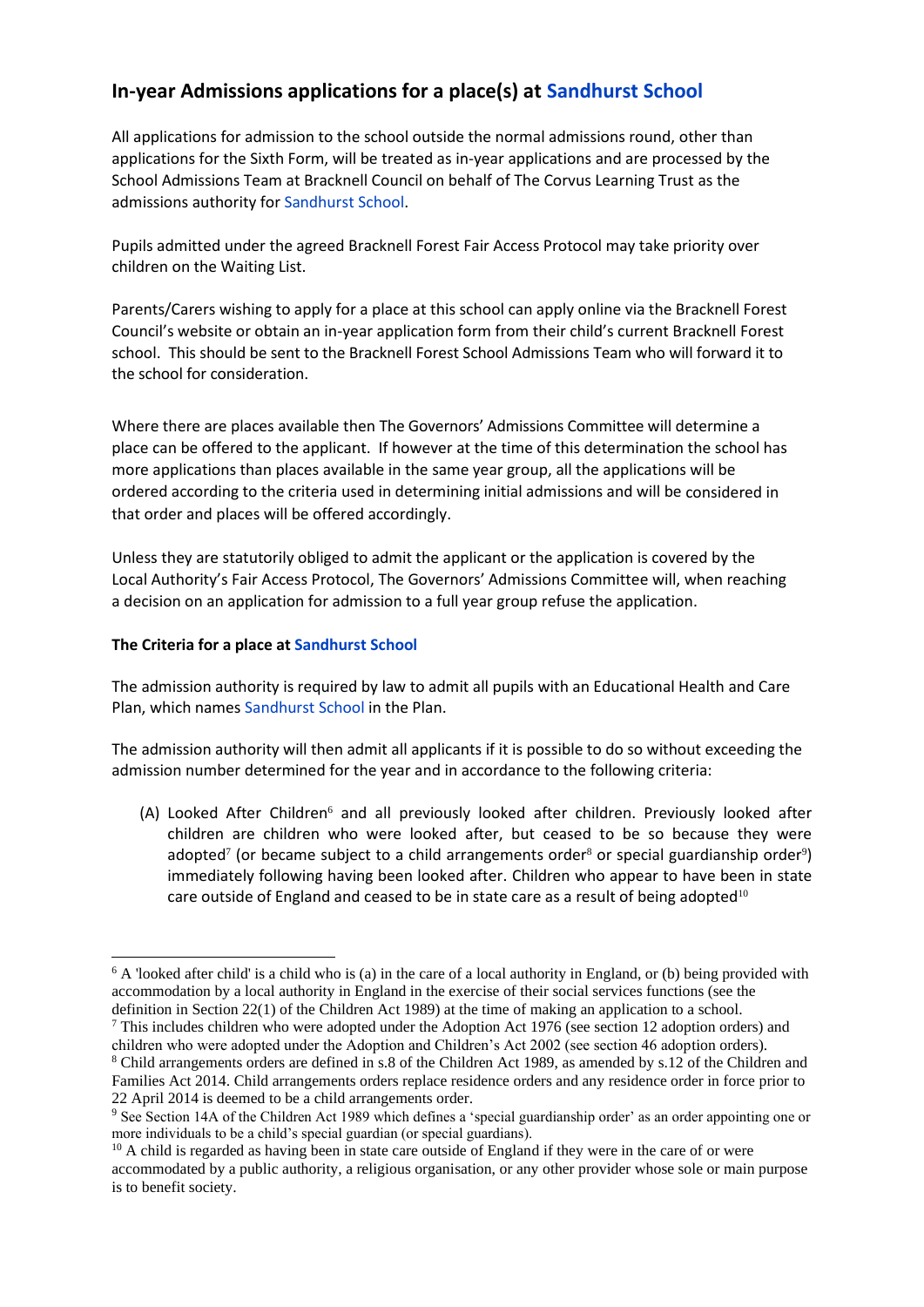- (B) Children who have either medical or social grounds for admission to Sandhurst School. This evidence must set out the particular reason why the school is the only suitable school and the difficulties caused if the child had to attend another school. The decision in these matters is final. An additional form will need to be completed.
- (C) Children of staff at the school. Where a member of staff has been employed at the school for two or more years at the time at which the application for admission to the school is made and/or the member of staff is recruited to fill a vacant post for which there is demonstrable skill shortage. The skills shortage area will be determined by The Governor's Admissions Committee.
- (D) Children who live in the **designated area** of the school and who have a **sibling** who will still be attending the school at the time of the child's admission.
- (E) Children who live in the **designated area** of the school.
- (F) Children who do not live in the designated area of the school but who have a **sibling** at the school, and who will still be attending school at the time of the child's admission.
- (G) All other children.

## **Sibling does not include those in the 6th form of the school.**

#### **Tie Break**

If there are still insufficient places, and no distinction can be made between the applicants within each of the criterion or if they do not fulfil any of the above criteria, applications will be ranked on the *radial distance* (straight line distance on a map) between the home and the school. Those living nearer to the school will be placed higher than those living further away. Radial distance will be based on the co-ordinates for the property and the school as defined in the Local Land and Property Gazetteer and based on the Ordnance Survey's national system.

Distances are measured using direct distance calculations within a computer system. The measurement of each distance has been calculated using Pythagoras' Theorem.

In the unlikely event that two or more children live at the same distance or additional distance (measured as stated above) from school (including, for example, flats within the same building), and there are fewer places available, random allocation will be used to decide which child will be allocated the remaining place(s). This will be in the form of drawing of lots, which will be supervised by someone independent of the school.

#### **Notes on criteria**

• **Looked After Child or Previously Looked After Child**

If a parent or LA (where relevant) wishes to apply under this criterion it is their responsibility to ensure that all relevant paper work is submitted with the application, for example of a copy of the relevant order issued by the family court. Should a parent not submit any relevant documentation with their application it will be assumed that the parent does not wish these circumstances to be taken in to account.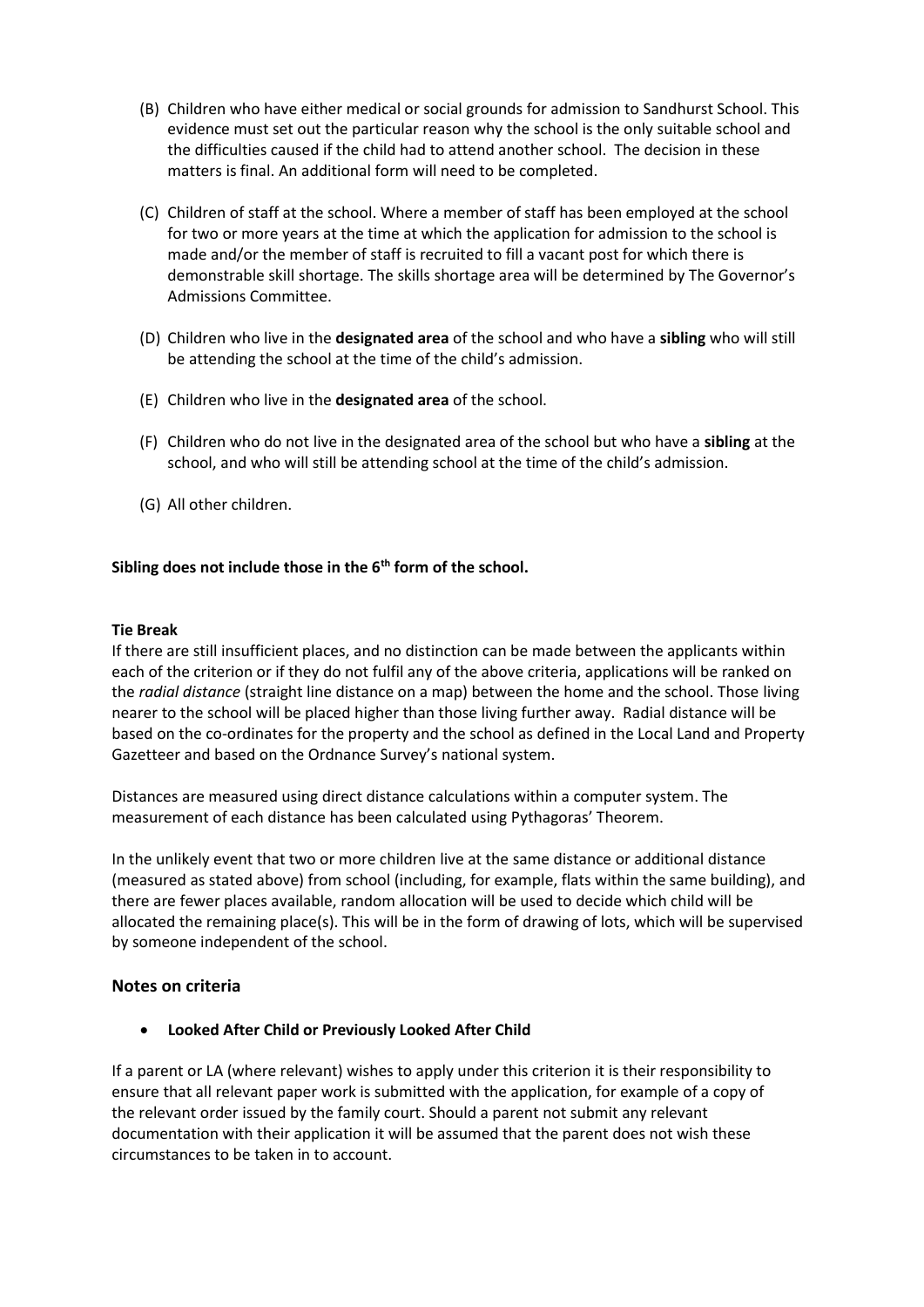## • **Social and Medical Grounds**

If a child has a social and medical need that would cause significant physical and/or mental hardship, an applicant can indicate that they wish their application to be considered under social and medical grounds.

It is the applicant's responsibility to obtain an Sandhurst School Supplementary Social and Medical Information Form which must be completed and returned to the Bracknell Forest School Admissions Team along with supporting written evidence from a professional by the given closing date. The supporting evidence for social and medical grounds should be from the relevant registered professional(s) involved with the child. Examples include registered health professionals, such as Consultant, GP, Psychologist or Psychiatrist. All evidence must be on letter headed paper and reflect the child's current situation.

This evidence must prove why **Sandhurst School** is the **only** suitable school and why the child cannot attend another school. This evidence must be specific to the school.

It is the applicant's responsibility to provide all evidence in support of their request and it is not possible for it to be considered under this criterion if no evidence is supplied.

All schools have the resources to work with special educational needs and common childhood complaints such as asthma.

Requests will be considered in accordance with the Equalities Act 2010.

## • **Staff**

Any application submitted under this criterion will be confirmed by the school to determine if the application meets the set criterion. The skills shortage area will be determined by The Governor's Admissions Committee.

## **Offer of a place at Sandhurst School**

Parents/Carers will be contacted either by email or phone if an offer of a place can be made at the school. Parents will then be advised of the process to start their child at the school.

## **Waiting list for a place(s) at Sandhurst School**

If a place cannot be offered at **Sandhurst School** the child's name will be added to a waiting list for that year group. Bracknell Forest Council School Admissions Team on behalf of The Governors' Admissions Committee will maintain that waiting list. Pupils on the list will be placed in order according to the criteria published. Places, if they become available, will be offered to pupils from this list in strict order. Parents/Carers are requested to notify Bracknell Forest School Admissions Team if at any time they no longer wish their pupil to be considered for a place at the school. If a place cannot be offered parents will be given the right of appeal against that decision.

## **Appeals for a place(s) at Sandhurst School**

All applicants refused a place have a right of appeal to an independent appeal panel constituted and operated in accordance with the School Admission Appeals Code.

Appellants should contact customer.services@bracknell-forest.gov.uk for information on how to appeal.